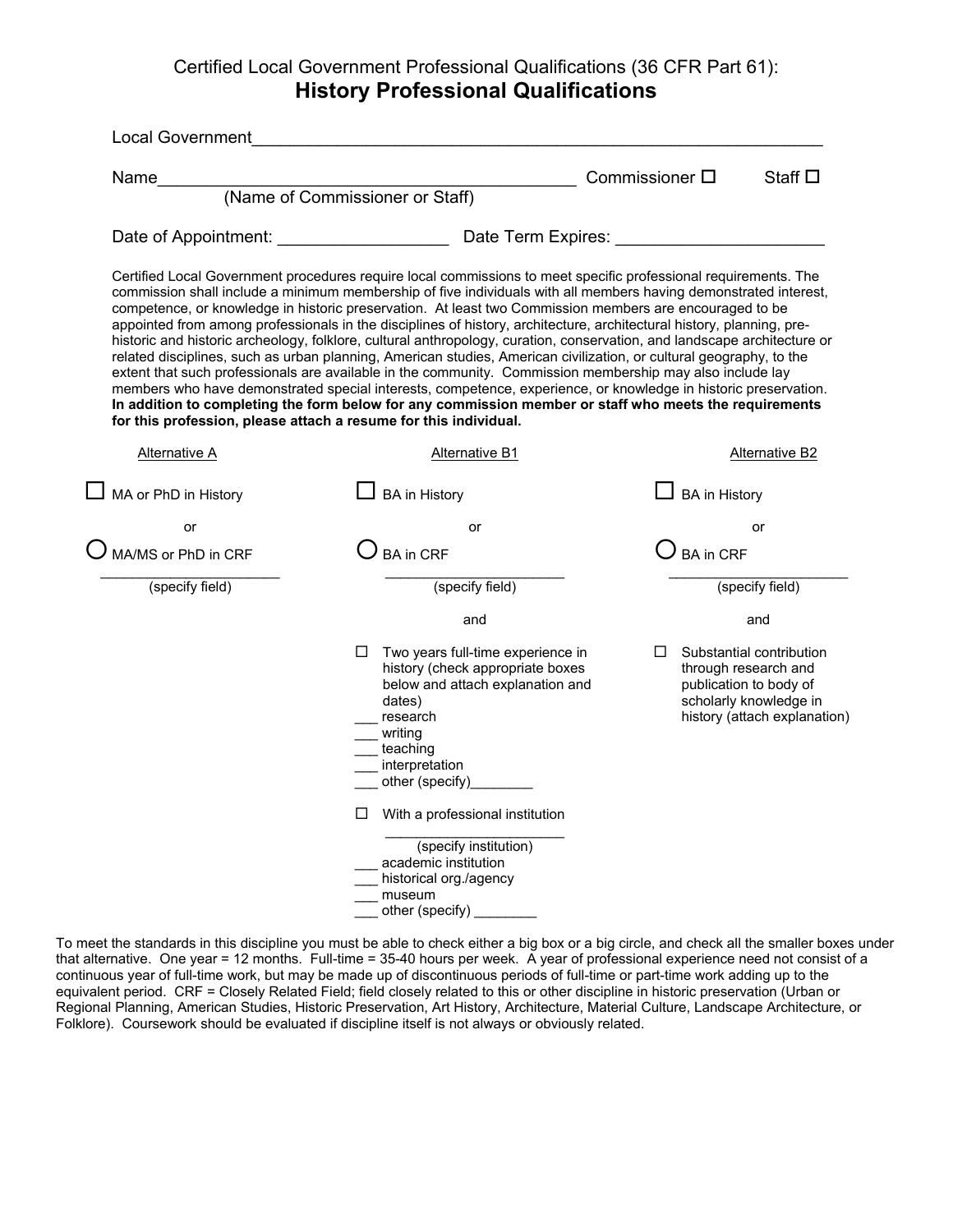#### Certified Local Government Professional Qualifications (36 CFR Part 61): **Architectural History Professional Qualifications**

| <b>Local Government</b>                                                             |                                                                                                                                                                                                                                                                                                                                                                                                                                                                                                                                                                                                                                                                                                                                                                                                                                                                                                                                                                                                                                                                                                                                            |                        |                                                                                                                                                                |
|-------------------------------------------------------------------------------------|--------------------------------------------------------------------------------------------------------------------------------------------------------------------------------------------------------------------------------------------------------------------------------------------------------------------------------------------------------------------------------------------------------------------------------------------------------------------------------------------------------------------------------------------------------------------------------------------------------------------------------------------------------------------------------------------------------------------------------------------------------------------------------------------------------------------------------------------------------------------------------------------------------------------------------------------------------------------------------------------------------------------------------------------------------------------------------------------------------------------------------------------|------------------------|----------------------------------------------------------------------------------------------------------------------------------------------------------------|
| Name                                                                                |                                                                                                                                                                                                                                                                                                                                                                                                                                                                                                                                                                                                                                                                                                                                                                                                                                                                                                                                                                                                                                                                                                                                            | Commissioner $\square$ | Staff $\square$                                                                                                                                                |
|                                                                                     | (Name of Commissioner or Staff)                                                                                                                                                                                                                                                                                                                                                                                                                                                                                                                                                                                                                                                                                                                                                                                                                                                                                                                                                                                                                                                                                                            |                        |                                                                                                                                                                |
| Date of Appointment: Date of Appointment:                                           | Date Term Expires:                                                                                                                                                                                                                                                                                                                                                                                                                                                                                                                                                                                                                                                                                                                                                                                                                                                                                                                                                                                                                                                                                                                         |                        |                                                                                                                                                                |
|                                                                                     | Certified Local Government procedures require local commissions to meet specific professional<br>requirements. The commission shall include a minimum membership of five individuals with all members<br>having demonstrated interest, competence, or knowledge in historic preservation. At least two<br>Commission members are encouraged to be appointed from among professionals in the disciplines of<br>history, architecture, architectural history, planning, pre-historic and historic archeology, folklore, cultural<br>anthropology, curation, conservation, and landscape architecture or related disciplines, such as urban<br>planning, American studies, American civilization, or cultural geography, to the extent that such<br>professionals are available in the community. Commission membership may also include lay members<br>who have demonstrated special interests, competence, experience, or knowledge in historic preservation.<br>In addition to completing the form below for any commission member or staff who meets the<br>requirements for this profession, please attach a resume for this individual. |                        |                                                                                                                                                                |
| Alternative A                                                                       |                                                                                                                                                                                                                                                                                                                                                                                                                                                                                                                                                                                                                                                                                                                                                                                                                                                                                                                                                                                                                                                                                                                                            |                        |                                                                                                                                                                |
| MA or PhD in Architectural                                                          | <b>Alternative B1</b>                                                                                                                                                                                                                                                                                                                                                                                                                                                                                                                                                                                                                                                                                                                                                                                                                                                                                                                                                                                                                                                                                                                      |                        | Alternative B2                                                                                                                                                 |
| History                                                                             | <b>BA</b> in Architectural History                                                                                                                                                                                                                                                                                                                                                                                                                                                                                                                                                                                                                                                                                                                                                                                                                                                                                                                                                                                                                                                                                                         |                        | <b>BA</b> in Architectural History                                                                                                                             |
| or                                                                                  | or                                                                                                                                                                                                                                                                                                                                                                                                                                                                                                                                                                                                                                                                                                                                                                                                                                                                                                                                                                                                                                                                                                                                         |                        | or                                                                                                                                                             |
| MA/MS or PhD in Art History,<br><b>Historic Preservation or CRF</b>                 | BA in Art History, Historic<br>Preservation or CRF                                                                                                                                                                                                                                                                                                                                                                                                                                                                                                                                                                                                                                                                                                                                                                                                                                                                                                                                                                                                                                                                                         |                        | BA in Art History, Historic<br>Preservation or CRF                                                                                                             |
| (specify field)                                                                     | (specify field)                                                                                                                                                                                                                                                                                                                                                                                                                                                                                                                                                                                                                                                                                                                                                                                                                                                                                                                                                                                                                                                                                                                            |                        | (specify field)                                                                                                                                                |
| and                                                                                 | and                                                                                                                                                                                                                                                                                                                                                                                                                                                                                                                                                                                                                                                                                                                                                                                                                                                                                                                                                                                                                                                                                                                                        |                        | and                                                                                                                                                            |
| Coursework in American<br>Architectural History (list<br>courses or attach listing) | Two years full-time experience in<br>□<br>American architectural history or<br>restoration (check appropriate<br>boxes below and attach<br>explanation and dates)                                                                                                                                                                                                                                                                                                                                                                                                                                                                                                                                                                                                                                                                                                                                                                                                                                                                                                                                                                          |                        | Substantial contribution<br>through research and<br>publication to body of<br>scholarly knowledge in<br>American architectural history<br>(attach explanation) |
|                                                                                     | With a professional institution<br>□                                                                                                                                                                                                                                                                                                                                                                                                                                                                                                                                                                                                                                                                                                                                                                                                                                                                                                                                                                                                                                                                                                       |                        |                                                                                                                                                                |
|                                                                                     | (specify institution)                                                                                                                                                                                                                                                                                                                                                                                                                                                                                                                                                                                                                                                                                                                                                                                                                                                                                                                                                                                                                                                                                                                      |                        |                                                                                                                                                                |
|                                                                                     | academic institution<br>historical org./agency                                                                                                                                                                                                                                                                                                                                                                                                                                                                                                                                                                                                                                                                                                                                                                                                                                                                                                                                                                                                                                                                                             |                        |                                                                                                                                                                |
|                                                                                     | museum                                                                                                                                                                                                                                                                                                                                                                                                                                                                                                                                                                                                                                                                                                                                                                                                                                                                                                                                                                                                                                                                                                                                     |                        |                                                                                                                                                                |
|                                                                                     | other (specify)                                                                                                                                                                                                                                                                                                                                                                                                                                                                                                                                                                                                                                                                                                                                                                                                                                                                                                                                                                                                                                                                                                                            |                        |                                                                                                                                                                |

To meet the standards in this discipline you must be able to check either a big box or a big circle, and check all the smaller boxes under that alternative. One year = 12 months. Full-time = 35-40 hours per week. A year of professional experience need not consist of a continuous year of full-time work, but may be made up of discontinuous periods of full-time or part-time work adding up to the equivalent period. CRF = Closely Related Field; field closely related to this or other discipline in historic preservation (Urban or Regional Planning, American Studies, Historic Preservation, Art History, Architecture, Material Culture, Landscape Architecture, or Folklore). Coursework should be evaluated if discipline itself is not always or obviously related. In addition, note that Alternative A requires the advanced degree in architectural history or a closely related field and coursework in American architectural history. Alternatives B1 and B2 require the work experience or publications (in lieu of a graduate degree) to be in American architectural history.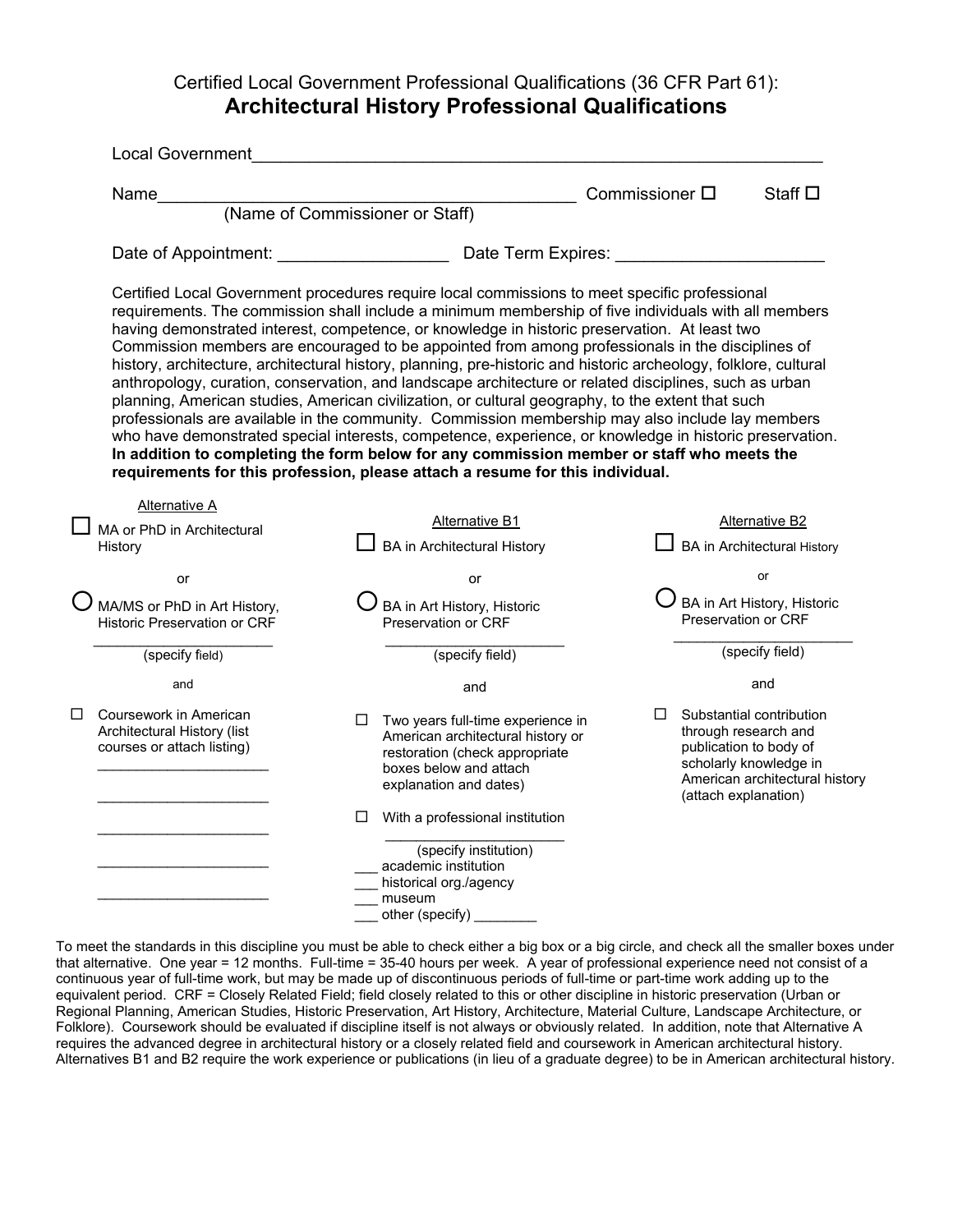## Certified Local Government Professional Qualifications (36 CFR Part 61): **Architecture Professional Qualifications**

| <b>Local Government</b>                                                                                                                                                                                                                                                                                                                                                                                                                                                                                                                                                                                                                                                                                                                                                                                                                                                                                                                                                                                                                                                                                                                  |                                                                               |                 |
|------------------------------------------------------------------------------------------------------------------------------------------------------------------------------------------------------------------------------------------------------------------------------------------------------------------------------------------------------------------------------------------------------------------------------------------------------------------------------------------------------------------------------------------------------------------------------------------------------------------------------------------------------------------------------------------------------------------------------------------------------------------------------------------------------------------------------------------------------------------------------------------------------------------------------------------------------------------------------------------------------------------------------------------------------------------------------------------------------------------------------------------|-------------------------------------------------------------------------------|-----------------|
| Name<br>(Name of Commissioner or Staff)                                                                                                                                                                                                                                                                                                                                                                                                                                                                                                                                                                                                                                                                                                                                                                                                                                                                                                                                                                                                                                                                                                  | Commissioner $\square$                                                        | Staff $\square$ |
| Date of Appointment: Date of Appointment:                                                                                                                                                                                                                                                                                                                                                                                                                                                                                                                                                                                                                                                                                                                                                                                                                                                                                                                                                                                                                                                                                                | Date Term Expires: Date Term                                                  |                 |
| Certified Local Government procedures require local commissions to meet specific professional requirements. The<br>commission shall include a minimum membership of five individuals with all members having demonstrated interest,<br>competence, or knowledge in historic preservation. At least two Commission members are encouraged to be<br>appointed from among professionals in the disciplines of history, architecture, architectural history, planning, pre-<br>historic and historic archeology, folklore, cultural anthropology, curation, conservation, and landscape architecture or<br>related disciplines, such as urban planning, American studies, American civilization, or cultural geography, to the<br>extent that such professionals are available in the community. Commission membership may also include lay<br>members who have demonstrated special interests, competence, experience, or knowledge in historic preservation.<br>In addition to completing the form below for any commission member or staff who meets the requirements<br>for this profession, please attach a resume for this individual. |                                                                               |                 |
| <b>Alternative A</b><br>Professional degree in Architecture<br>and<br>At least two years full-time professional experience in<br>architecture (attach explanation)                                                                                                                                                                                                                                                                                                                                                                                                                                                                                                                                                                                                                                                                                                                                                                                                                                                                                                                                                                       | Alternative B<br>State license to practice architecture<br>(specify state(s)) |                 |
|                                                                                                                                                                                                                                                                                                                                                                                                                                                                                                                                                                                                                                                                                                                                                                                                                                                                                                                                                                                                                                                                                                                                          |                                                                               |                 |

To meet the standards in this discipline you must be able to check both boxes under Alternative A or the box under Alternative B. Note that professional degree means a five-year or graduate degree. One year = 12 months. Full-time = 35-40 hours per week. A year of professional experience need not consist of a continuous year of full-time work, but may be made up of discontinuous periods of full-time or part-time work adding up to the equivalent period.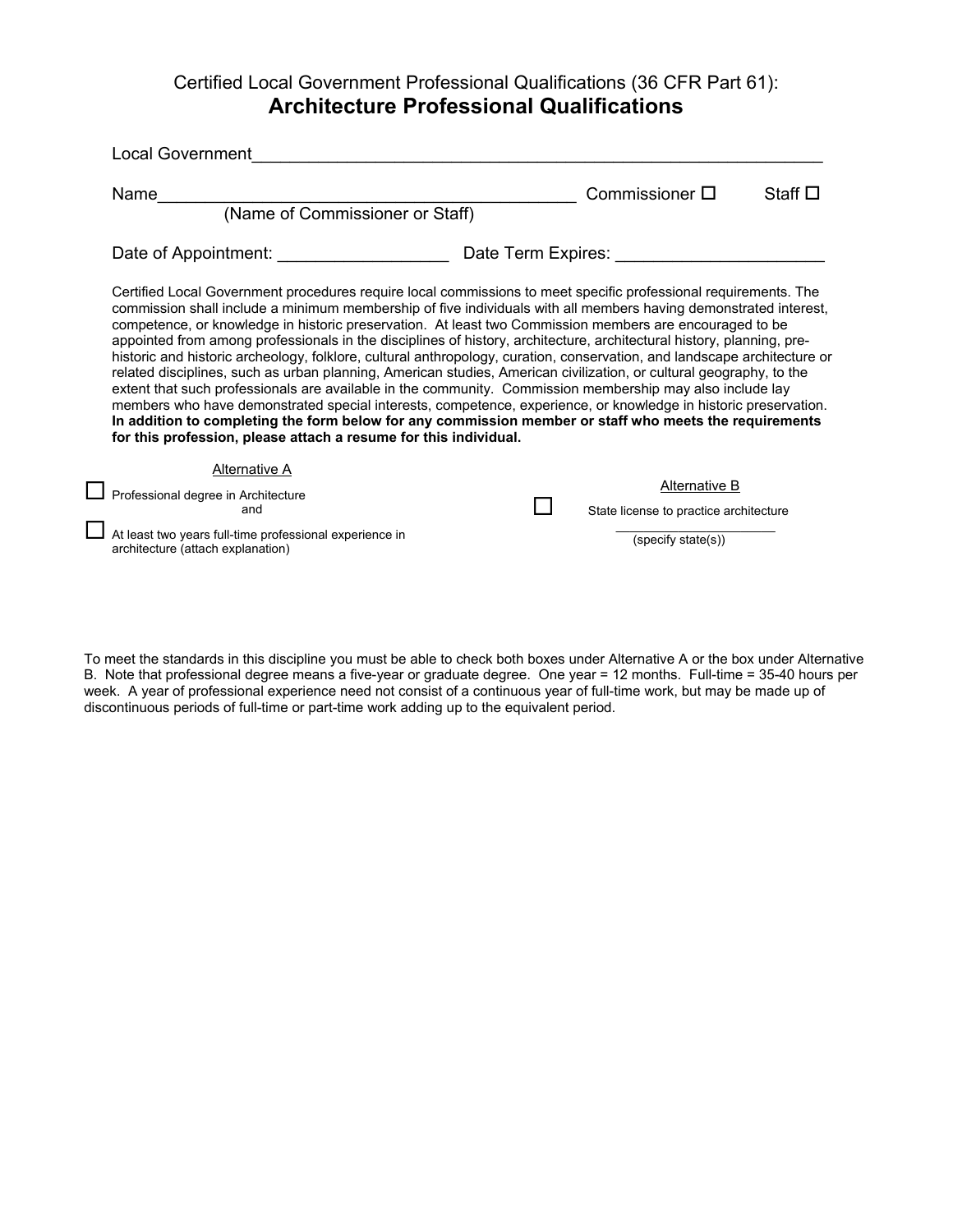## Certified Local Government Professional Qualifications (36 CFR Part 61): **Historic Architecture Professional Qualifications**

|  | <b>Local Government</b>                                                                                                                                                                                                                                                                                                                                                                                                                                                                                                                  |                                                                                                                                                                                                                                                                                                                                                                                                                                                                                                                                                                                              |
|--|------------------------------------------------------------------------------------------------------------------------------------------------------------------------------------------------------------------------------------------------------------------------------------------------------------------------------------------------------------------------------------------------------------------------------------------------------------------------------------------------------------------------------------------|----------------------------------------------------------------------------------------------------------------------------------------------------------------------------------------------------------------------------------------------------------------------------------------------------------------------------------------------------------------------------------------------------------------------------------------------------------------------------------------------------------------------------------------------------------------------------------------------|
|  | Name                                                                                                                                                                                                                                                                                                                                                                                                                                                                                                                                     | Commissioner $\square$<br>Staff $\square$                                                                                                                                                                                                                                                                                                                                                                                                                                                                                                                                                    |
|  | (Name of Commissioner or Staff)                                                                                                                                                                                                                                                                                                                                                                                                                                                                                                          |                                                                                                                                                                                                                                                                                                                                                                                                                                                                                                                                                                                              |
|  |                                                                                                                                                                                                                                                                                                                                                                                                                                                                                                                                          | Date of Appointment: Date Term Expires:                                                                                                                                                                                                                                                                                                                                                                                                                                                                                                                                                      |
|  | competence, or knowledge in historic preservation. At least two Commission members are encouraged to be<br>appointed from among professionals in the disciplines of history, architecture, architectural history, planning, pre-<br>related disciplines, such as urban planning, American studies, American civilization, or cultural geography, to the<br>extent that such professionals are available in the community. Commission membership may also include lay<br>for this profession, please attach a resume for this individual. | Certified Local Government procedures require local commissions to meet specific professional requirements. The<br>commission shall include a minimum membership of five individuals with all members having demonstrated interest,<br>historic and historic archeology, folklore, cultural anthropology, curation, conservation, and landscape architecture or<br>members who have demonstrated special interests, competence, experience, or knowledge in historic preservation.<br>In addition to completing the form below for any commission member or staff who meets the requirements |
|  | Alternative A                                                                                                                                                                                                                                                                                                                                                                                                                                                                                                                            | <b>Alternative B1</b>                                                                                                                                                                                                                                                                                                                                                                                                                                                                                                                                                                        |
|  | Professional degree in Architecture                                                                                                                                                                                                                                                                                                                                                                                                                                                                                                      | State license to practice architecture                                                                                                                                                                                                                                                                                                                                                                                                                                                                                                                                                       |
|  | and                                                                                                                                                                                                                                                                                                                                                                                                                                                                                                                                      | (specify state(s))                                                                                                                                                                                                                                                                                                                                                                                                                                                                                                                                                                           |
|  | $\perp$ At least one year of graduate study in Architectural<br>Preservation, American Architectural History,<br>Preservation Planning, or CRF\                                                                                                                                                                                                                                                                                                                                                                                          | and                                                                                                                                                                                                                                                                                                                                                                                                                                                                                                                                                                                          |
|  | (specify field)                                                                                                                                                                                                                                                                                                                                                                                                                                                                                                                          | At least one year of graduate study in Architectural<br>Preservation, American Architectural History,<br>Preservation Planning, or CRF                                                                                                                                                                                                                                                                                                                                                                                                                                                       |
|  | <b>Alternative A2</b>                                                                                                                                                                                                                                                                                                                                                                                                                                                                                                                    | (specify field)                                                                                                                                                                                                                                                                                                                                                                                                                                                                                                                                                                              |
|  | Professional degree in Architecture                                                                                                                                                                                                                                                                                                                                                                                                                                                                                                      | <b>Alternative B2</b>                                                                                                                                                                                                                                                                                                                                                                                                                                                                                                                                                                        |
|  | and                                                                                                                                                                                                                                                                                                                                                                                                                                                                                                                                      | State license to practice architecture                                                                                                                                                                                                                                                                                                                                                                                                                                                                                                                                                       |
|  | At least one year of full-time professional experience<br>in historic preservation projects, including detailed<br>investigations of historic structures, preparation of<br>historic structures research reports, preparation of                                                                                                                                                                                                                                                                                                         | (specify state(s))                                                                                                                                                                                                                                                                                                                                                                                                                                                                                                                                                                           |
|  |                                                                                                                                                                                                                                                                                                                                                                                                                                                                                                                                          | and                                                                                                                                                                                                                                                                                                                                                                                                                                                                                                                                                                                          |
|  | plans and specifications for preservation projects<br>(attach explanation)                                                                                                                                                                                                                                                                                                                                                                                                                                                               | At least one year of full-time professional experience in<br>historic preservation projects, including detailed<br>investigations of historic structures, preparations of<br>historic structures research reports, preparation of plans<br>and specifications for preservation projects (attach<br>explanation)                                                                                                                                                                                                                                                                              |

To meet the standards in this discipline you must be able to check all the boxes under one of the alternatives. Note that a professional degree means a five-year or graduate degree. One year = 12 months. Full-time = 35-40 hours per week. A year of professional experience need not consist of a continuous year of full-time work, but may be made up of discontinuous periods of full-time or part-time work adding up to the equivalent period. CRF = Closely Related Field; field closely related to this or other discipline in historic preservation (Urban or Regional Planning, American Studies, Historic Preservation, Art History, Architecture, Material Culture, Landscape Architecture, or Folklore). Coursework should be evaluated if discipline itself is not always or obviously related.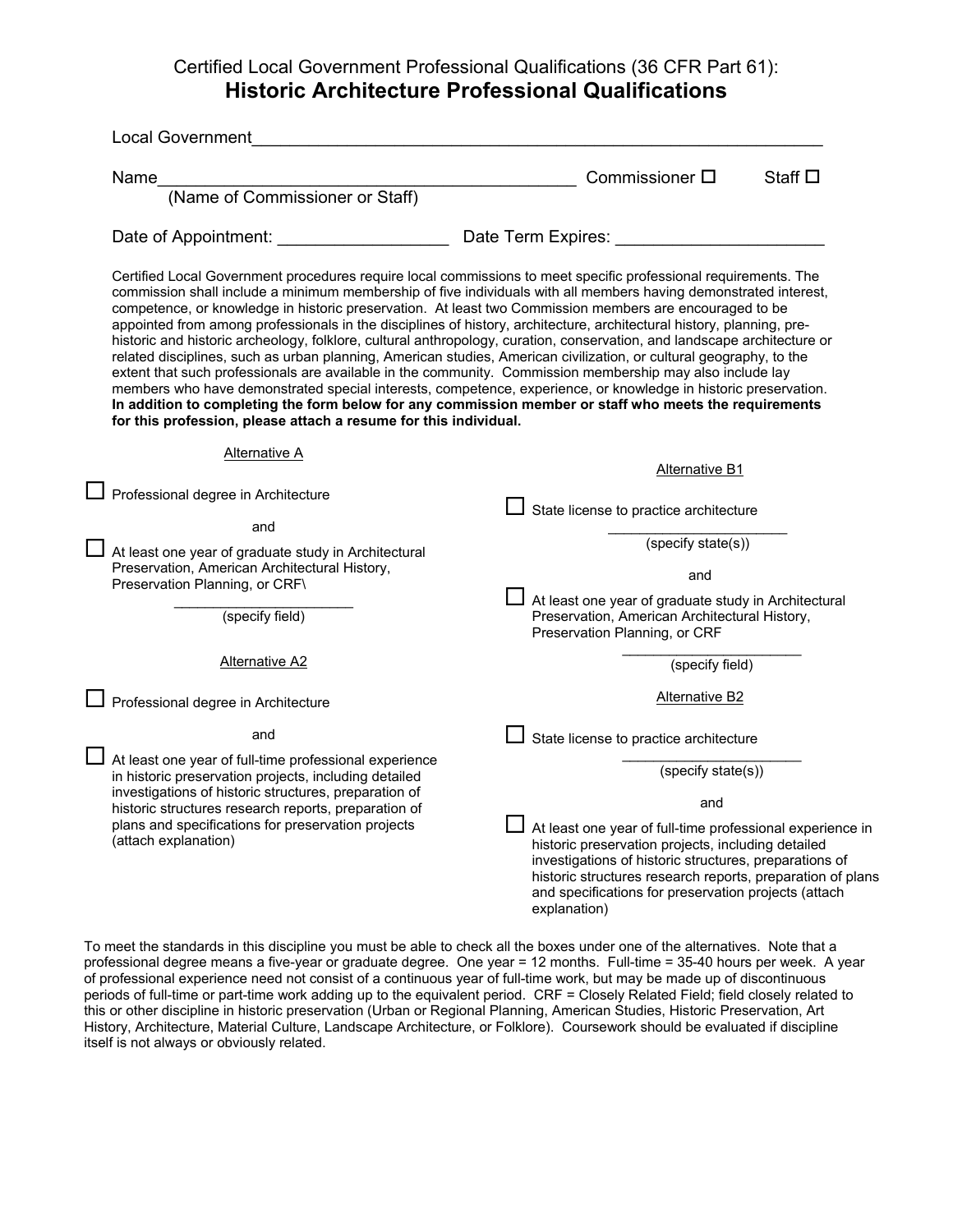# Certified Local Government Professional Qualifications (36 CFR Part 61): **Prehistoric Archeology Qualifications**

| (Name of Commissioner or Staff)<br>Certified Local Government procedures require local commissions to meet specific professional requirements. The<br>commission shall include a minimum membership of five individuals with all members having demonstrated interest,<br>competence, or knowledge in historic preservation. At least two Commission members are encouraged to be<br>appointed from among professionals in the disciplines of history, architecture, architectural history, planning, pre-<br>historic and historic archeology, folklore, cultural anthropology, curation, conservation, and landscape architecture or<br>related disciplines, such as urban planning, American studies, American civilization, or cultural geography, to the<br>extent that such professionals are available in the community. Commission membership may also include lay<br>members who have demonstrated special interests, competence, experience, or knowledge in historic preservation.<br>In addition to completing the form below for any commission member or staff who meets the requirements<br>for this profession, please attach a resume for this individual.<br><b>Alternative A</b><br>(specify field)<br>and<br>and<br>and<br>and | Name | Commissioner $\square$<br>Staff $\square$ |
|----------------------------------------------------------------------------------------------------------------------------------------------------------------------------------------------------------------------------------------------------------------------------------------------------------------------------------------------------------------------------------------------------------------------------------------------------------------------------------------------------------------------------------------------------------------------------------------------------------------------------------------------------------------------------------------------------------------------------------------------------------------------------------------------------------------------------------------------------------------------------------------------------------------------------------------------------------------------------------------------------------------------------------------------------------------------------------------------------------------------------------------------------------------------------------------------------------------------------------------------------|------|-------------------------------------------|
|                                                                                                                                                                                                                                                                                                                                                                                                                                                                                                                                                                                                                                                                                                                                                                                                                                                                                                                                                                                                                                                                                                                                                                                                                                                    |      |                                           |
| At least one year full-time professional experience or equivalent specialized training in archeological research, administration,<br>or management (attach explanation)<br>Demonstrated ability to carry research to completion (attach explanation)<br>At least one year of full-time experience at a supervisory level in the study of archeological resources of the prehistoric period                                                                                                                                                                                                                                                                                                                                                                                                                                                                                                                                                                                                                                                                                                                                                                                                                                                         |      |                                           |
| $\Box$ MA/MS or PhD in Archeology or Anthropology or CRF                                                                                                                                                                                                                                                                                                                                                                                                                                                                                                                                                                                                                                                                                                                                                                                                                                                                                                                                                                                                                                                                                                                                                                                           |      |                                           |
|                                                                                                                                                                                                                                                                                                                                                                                                                                                                                                                                                                                                                                                                                                                                                                                                                                                                                                                                                                                                                                                                                                                                                                                                                                                    |      |                                           |
|                                                                                                                                                                                                                                                                                                                                                                                                                                                                                                                                                                                                                                                                                                                                                                                                                                                                                                                                                                                                                                                                                                                                                                                                                                                    |      |                                           |
|                                                                                                                                                                                                                                                                                                                                                                                                                                                                                                                                                                                                                                                                                                                                                                                                                                                                                                                                                                                                                                                                                                                                                                                                                                                    |      |                                           |
| $\Box$ At least four months of supervised field and analytic experience in general North American archeology (attach explanation)                                                                                                                                                                                                                                                                                                                                                                                                                                                                                                                                                                                                                                                                                                                                                                                                                                                                                                                                                                                                                                                                                                                  |      |                                           |
|                                                                                                                                                                                                                                                                                                                                                                                                                                                                                                                                                                                                                                                                                                                                                                                                                                                                                                                                                                                                                                                                                                                                                                                                                                                    |      |                                           |
|                                                                                                                                                                                                                                                                                                                                                                                                                                                                                                                                                                                                                                                                                                                                                                                                                                                                                                                                                                                                                                                                                                                                                                                                                                                    |      |                                           |
|                                                                                                                                                                                                                                                                                                                                                                                                                                                                                                                                                                                                                                                                                                                                                                                                                                                                                                                                                                                                                                                                                                                                                                                                                                                    |      |                                           |
|                                                                                                                                                                                                                                                                                                                                                                                                                                                                                                                                                                                                                                                                                                                                                                                                                                                                                                                                                                                                                                                                                                                                                                                                                                                    |      |                                           |
|                                                                                                                                                                                                                                                                                                                                                                                                                                                                                                                                                                                                                                                                                                                                                                                                                                                                                                                                                                                                                                                                                                                                                                                                                                                    |      |                                           |
|                                                                                                                                                                                                                                                                                                                                                                                                                                                                                                                                                                                                                                                                                                                                                                                                                                                                                                                                                                                                                                                                                                                                                                                                                                                    |      |                                           |
| (attach explanation)                                                                                                                                                                                                                                                                                                                                                                                                                                                                                                                                                                                                                                                                                                                                                                                                                                                                                                                                                                                                                                                                                                                                                                                                                               |      |                                           |
|                                                                                                                                                                                                                                                                                                                                                                                                                                                                                                                                                                                                                                                                                                                                                                                                                                                                                                                                                                                                                                                                                                                                                                                                                                                    |      |                                           |

 made up of discontinuous periods of full-time or part-time work adding up to the equivalent period. CRF = Closely Related To meet the standards in this discipline you must be able to check all the boxes above. One year = 12 months. Full-time = 35-40 hours per week. A year of professional experience need not consist of a continuous year of full-time work, but may be Field; field closely related to this or other discipline in historic preservation (Urban or Regional Planning, American Studies, Historic Preservation, Art History, Architecture, Material Culture, Landscape Architecture, or Folklore). Coursework should be evaluated if discipline itself is not always or obviously related.